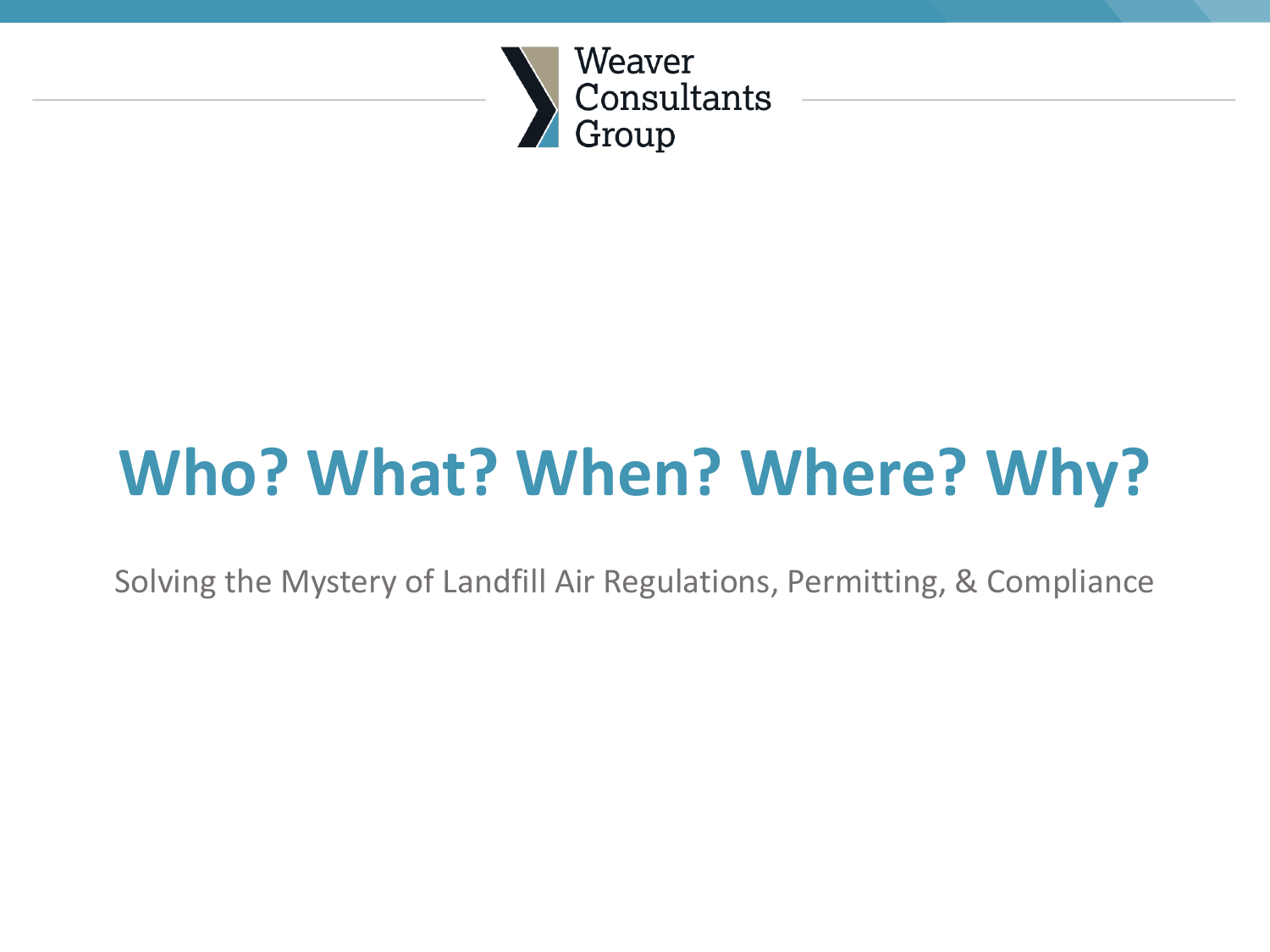### **NSPS & NESHAP Regulations**

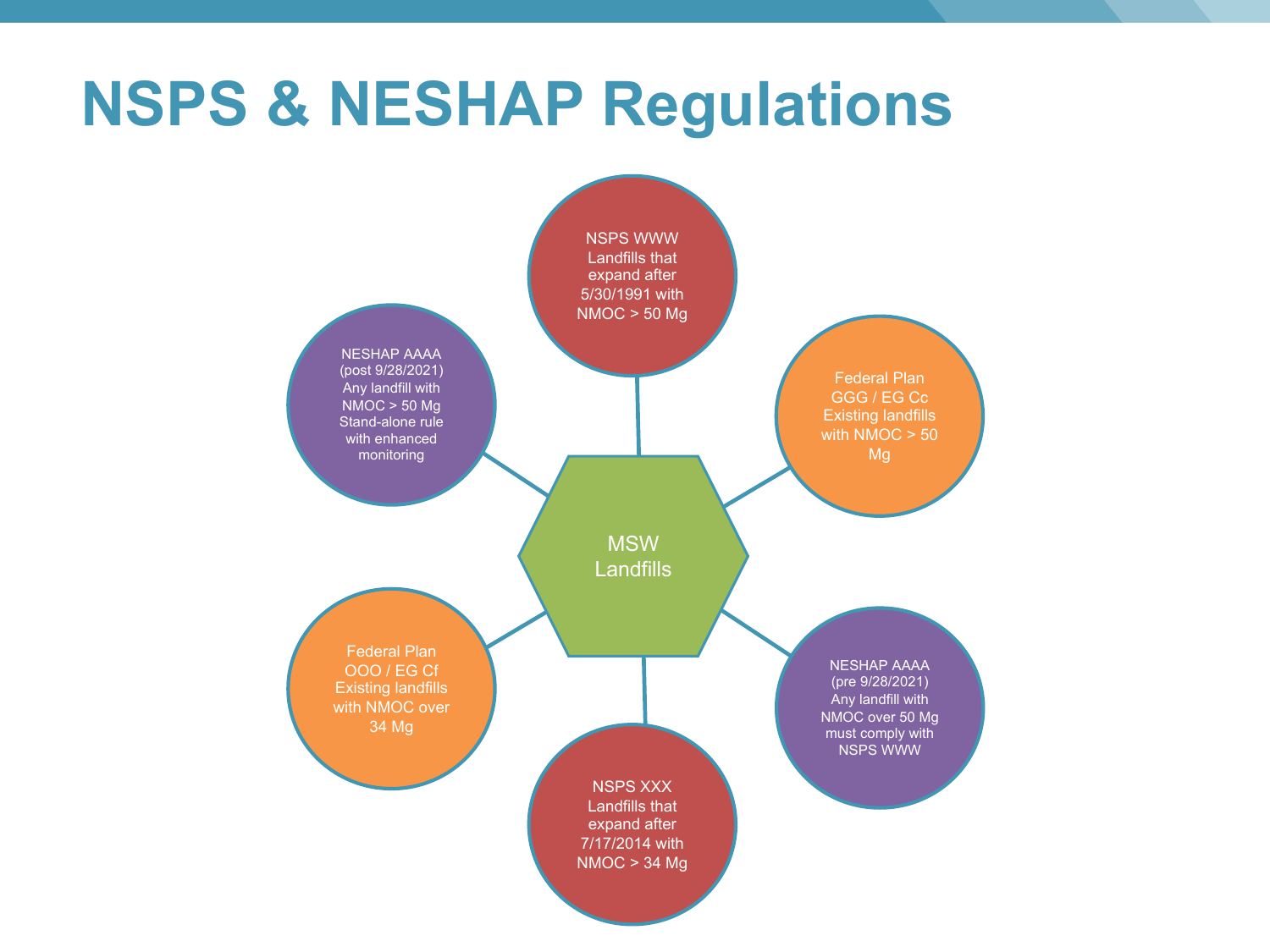## **That's a lot of Regulations!!!**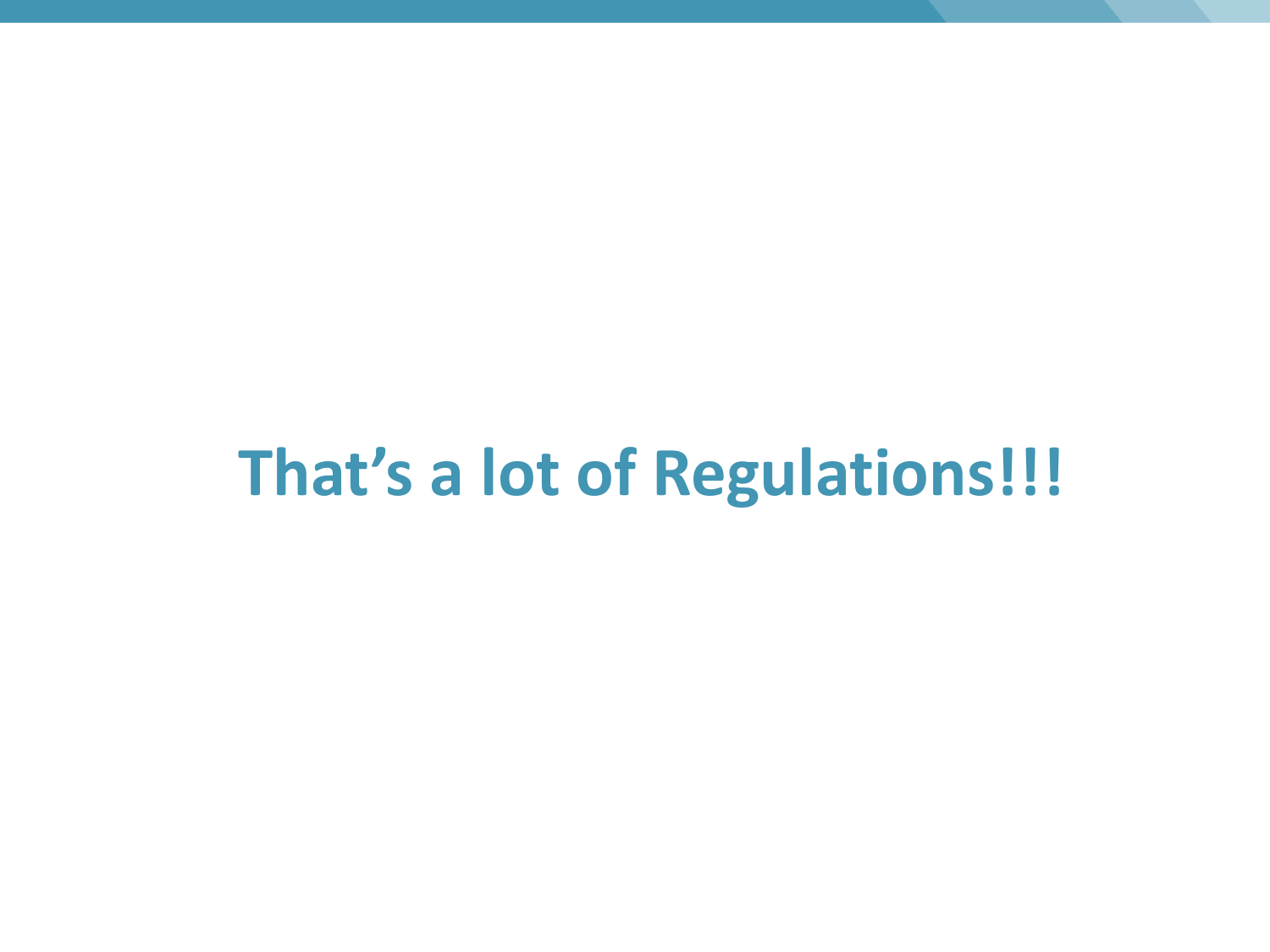#### **NSPS Subpart WWW**

Oxygen < 5% Negative Pressure Temp < 131F

NMOC > 50 Mg

Tier 1, 2, 3 Monthly Monitoring Quarterly SEM Annual Reports

Alternate Compliance **Timelines** Higher Operating Values

- Landfills that commenced construction, reconstruction, or modification after 5/30/1991
- Final Rule Published 3/12/1996
- Amended 6/16/1998, 2/24/1999, 4/10/2000, 10/17/2000, 9/21/2006
- MSW Landfill with Design Capacity of 2.5 million megagrams or 2.5 million cubic meters
- Applies at all times except during periods of SSM provided the SSM periods are < 5 days for collection system and <1 hour for treatment or control devices
- Includes: Operational, Compliance, Monitoring, Recordkeeping, Testing, and Reporting Requirements
- Lists Specifications for Active GCCS Collection Systems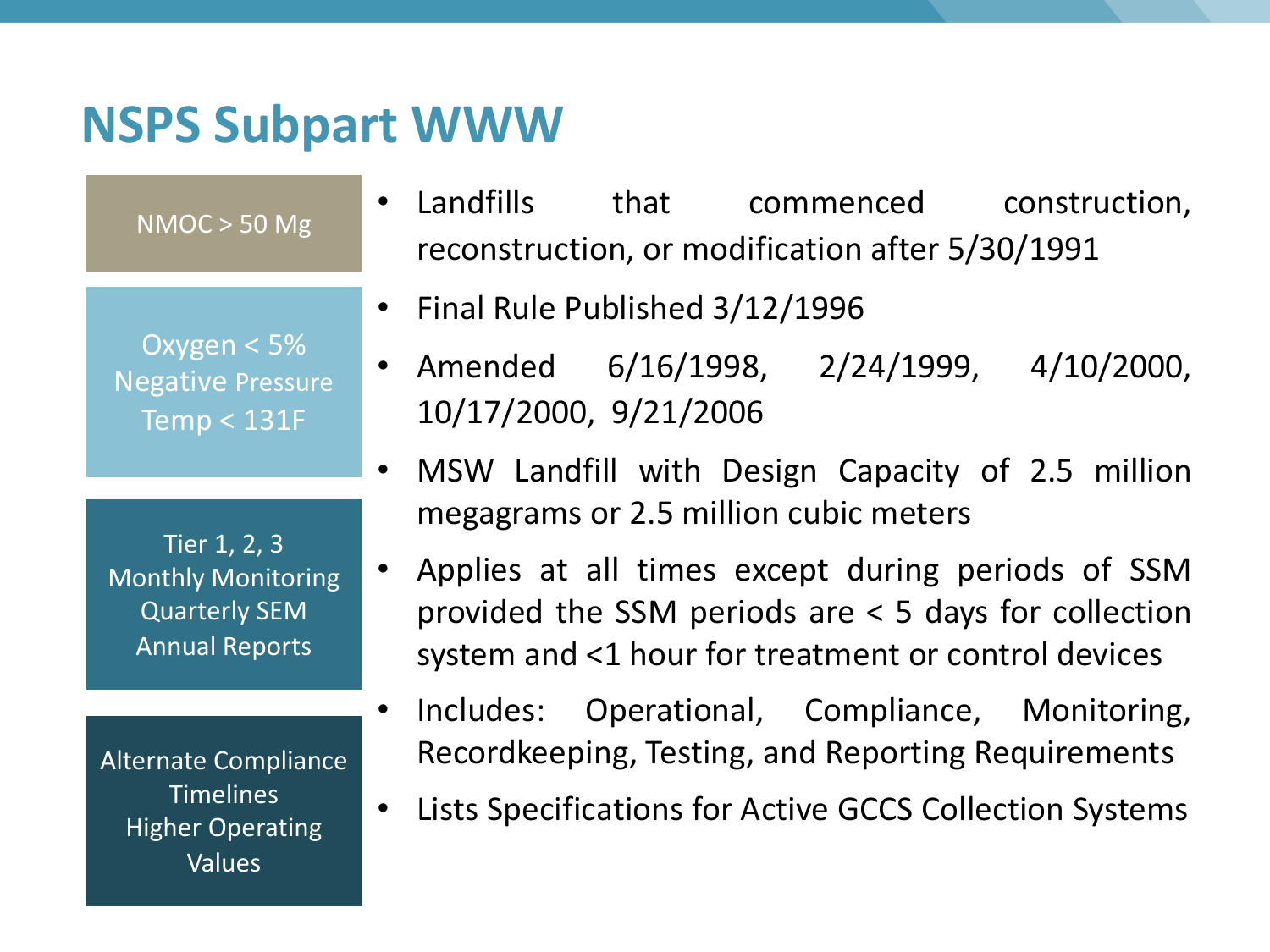#### **EG Cc/Federal Plan GGG**

• Landfills that commenced construction, reconstruction, or modification before May 30, 1991 • Emissions Guidelines Published 3/12/1996 and Amended 6/16/1998 • Federal Plan Published 11/8/1999 If state has Approved and Effective State EG Cc plan, then that applies instead of Federal Plan GGG • 32 State/Local Plans Approved for EG Cc • Same requirements as NSPS Subpart WWW • Upon expansion, landfill will be subject to NSPS Subpart WWW Oxygen < 5% Negative Pressure Temp < 131F Tier 1, 2, 3 Monthly Monitoring Quarterly SEM Annual Reports Alternate Compliance **Timelines** Higher Operating Values NMOC > 50 Mg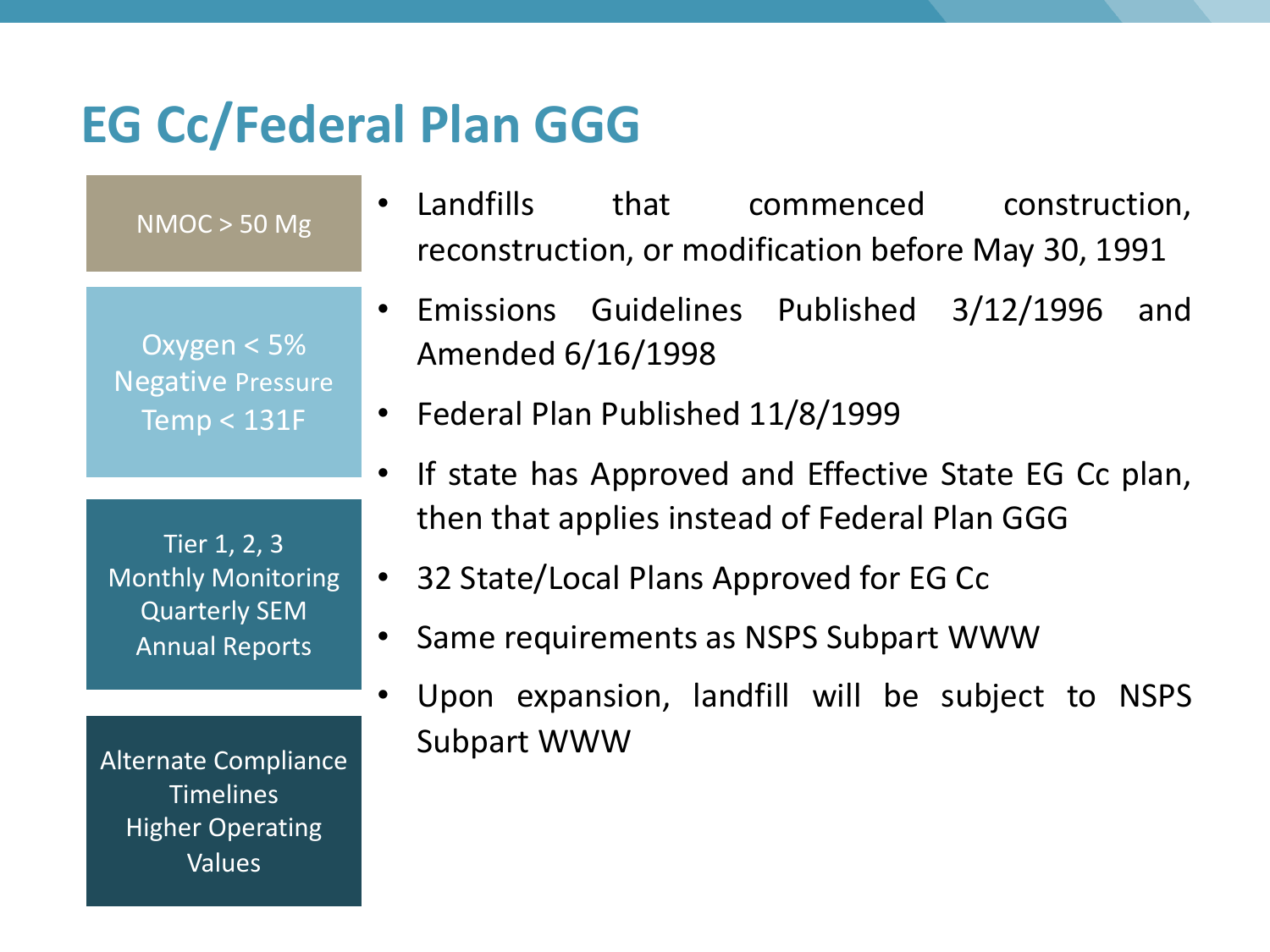#### **NESHAP AAAA (Old AAAA - pre 9/28/2021)**

NMOC > 50 Mg

Oxygen < 5% Negative Pressure Temp < 131F

• Final Rule Published 1/16/2003

- Applies to major and area sources of HAPs
- Contains the same requirements as the EG Cc and NSPS Subpart WWW
- Requires Compliance with NSPS Subpart WWW

Tier 1, 2, 3 Monthly Monitoring Quarterly SEM Semi-Annual Reports

Alternate Compliance **Timelines** Higher Operating Values

- Adds Startup, Shutdown, and Malfunction (SSM) Requirements
- No longer required to comply when you are no longer required to apply controls under NSPS Subpart WWW or the Federal Plan or EPA approved State Plan or Tribal Plan implementing EG Cc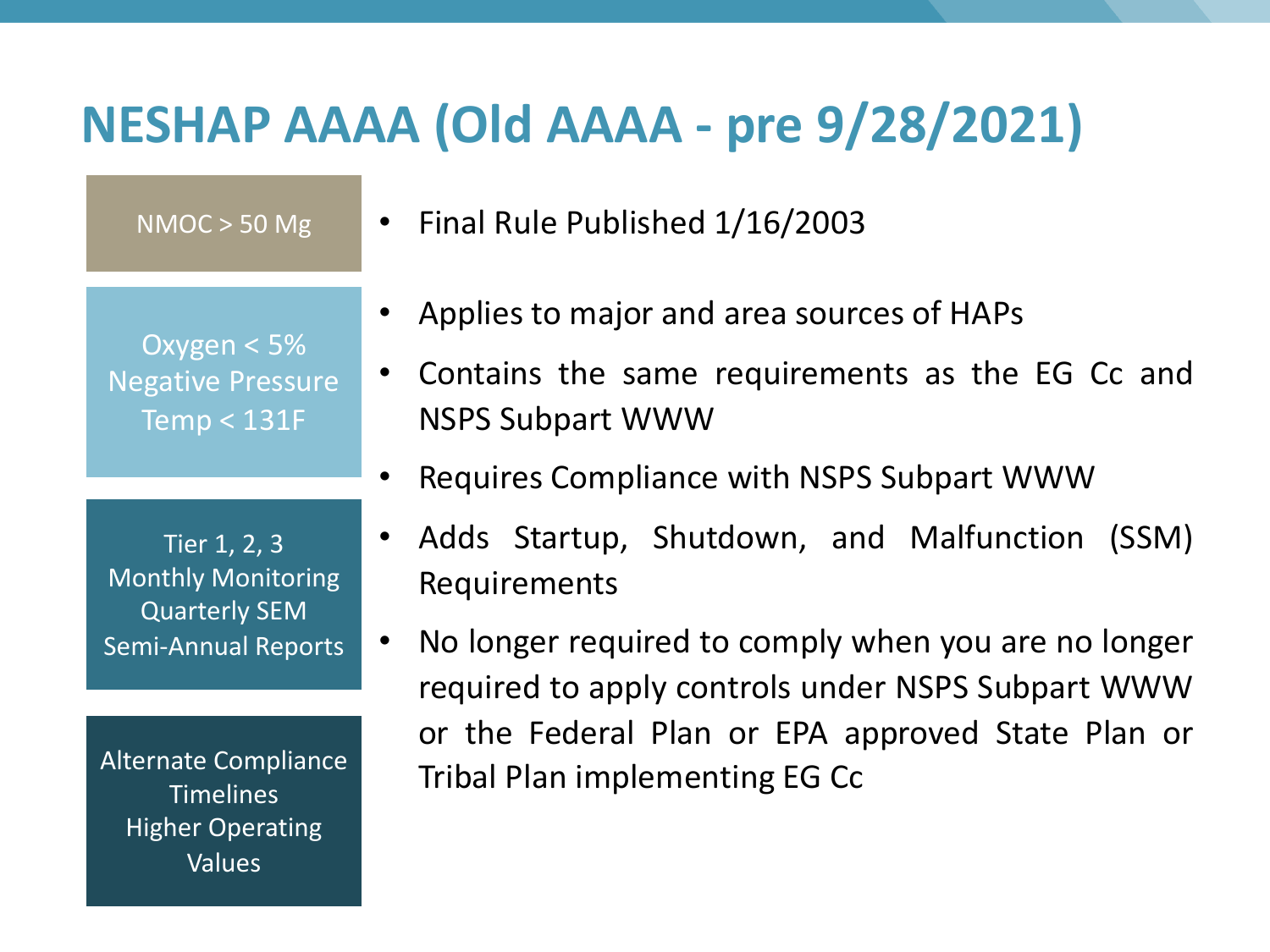#### **NSPS Subpart XXX**

| NMOC > 34 Mg                                                                                                            | • Landfills that commenced construction, reconstruction, or<br>modification after 7/17/2014                                                                                                                                                                         |
|-------------------------------------------------------------------------------------------------------------------------|---------------------------------------------------------------------------------------------------------------------------------------------------------------------------------------------------------------------------------------------------------------------|
| No Oxygen Target<br><b>Negative Pressure</b><br>Temp $<$ 131F                                                           | Final Rule Published 8/29/2016<br>$\bullet$<br>Effective 10/28/ 2016<br>Applies at all times, including periods of SSM<br>Additional Tier 4 NMOC Demonstration option<br>$\bullet$                                                                                  |
| Tier 1, 2, 3, 4<br><b>Monthly Monitoring</b><br>Quarterly SEM w/<br><b>Penetrations</b><br><b>Annual Reports</b>        | Mark and record location and concentration of any SEM<br>exceedances<br>• SEM includes penetrations and exceedances need GPS<br>coordinates to 5 decimal places<br>Root Cause Analysis (RCA) within 60 days of exceedance<br>$\bullet$                              |
| <b>Root Cause</b><br><b>Corrective Action</b><br><b>LFG Treatment</b><br><b>System Plan</b><br><b>Liquids Reporting</b> | Corrective Action Analysis (CAA) and Implementation<br>$\bullet$<br>Schedule within 75 days of initial exceedance<br>Exceedances beyond 120 days, submit RCA, CAA, and<br>$\bullet$<br>Implementation Schedule for approval within 75 days of<br>initial exceedance |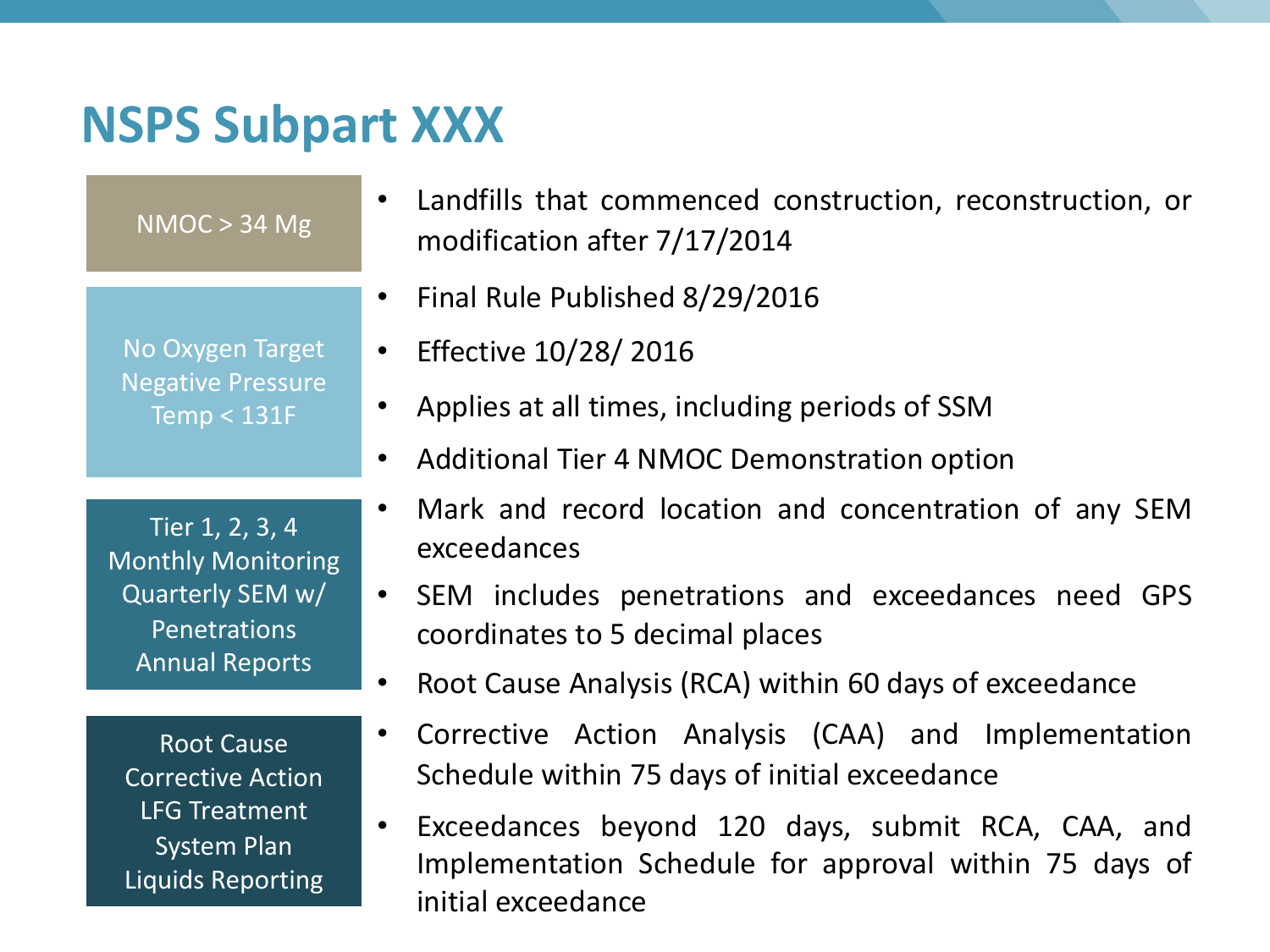#### **EG Cf/Federal Plan OOO**

NMOC > 34 Mg

No Oxygen Target Negative Pressure  $Temp < 131F$ 

- Landfills that have accepted waste on or after November 8, 1987, but have not commenced construction, reconstruction or modification after 7/17/2014
- Final Rule Published 5/21/2021
- Effective : 6/21/2021
- Applies at all times, including periods of SSM
- Additional Tier 4 NMOC Demonstration option

Tier 1, 2, 3, 4 Monthly Monitoring Quarterly SEM w/ Penetrations Annual Reports

Root Cause Corrective Action LFG Treatment System Plan Liquids Reporting

- Mark and record location and concentration of any SEM exceedances
- SEM includes penetrations and exceedances need GPS coordinates to 5 decimal places
- Root Cause Analysis (RCA) within 60 days of exceedance
- Corrective Action Analysis (CAA) and Implementation Schedule within 75 days of initial exceedance
- Exceedances beyond 120 days, submit RCA, CAA, and Implementation Schedule for approval within 75 days of initial exceedance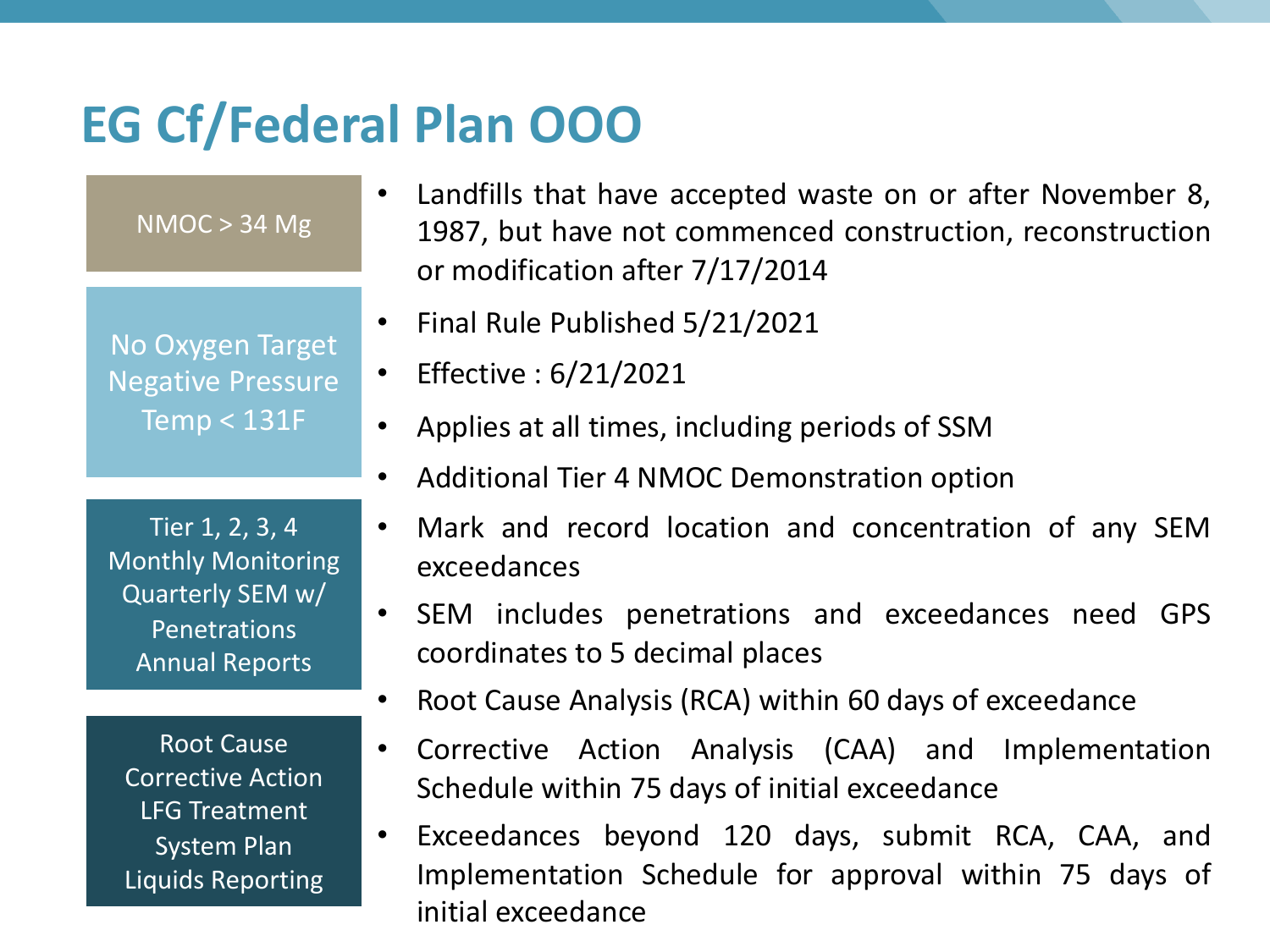#### **NESHAP AAAA (New AAAA - post 9/28/2021)**

NMOC > 50 Mg

No Oxygen Target Negative Pressure Temp < 145F

Tier 1, 2, 3, 4 Monthly Monitoring Quarterly SEM Annual Reports

Root Cause Analysis Corrective Action Enhanced **Temperature** Monitoring

- Final Rule Published 3/26/2020, Technical Correction 10/13/2020, Proposed Correction 4/8/2021
- Includes requirements that are effective 9/28/2021
- Prior to 9/28/2021, comply with NSPS Subpart WW or State Plan - after 9/27/2021 comply with New AAAA
- Initial Report not required if already submitted pursuant to NSPS Subparts WWW and/or XXX
- Applies at all times, including periods of SSM
- During periods of SSM, must comply with Work Practice Standards
- Includes LFG Treatment System Requirements
- Enhanced Temperature Monitoring for Wells > 145F and additional requirements for Wells > 165F
- Notify Administrator within 24 hours of a Well > 170F w/ CO concentration > 1000 ppmv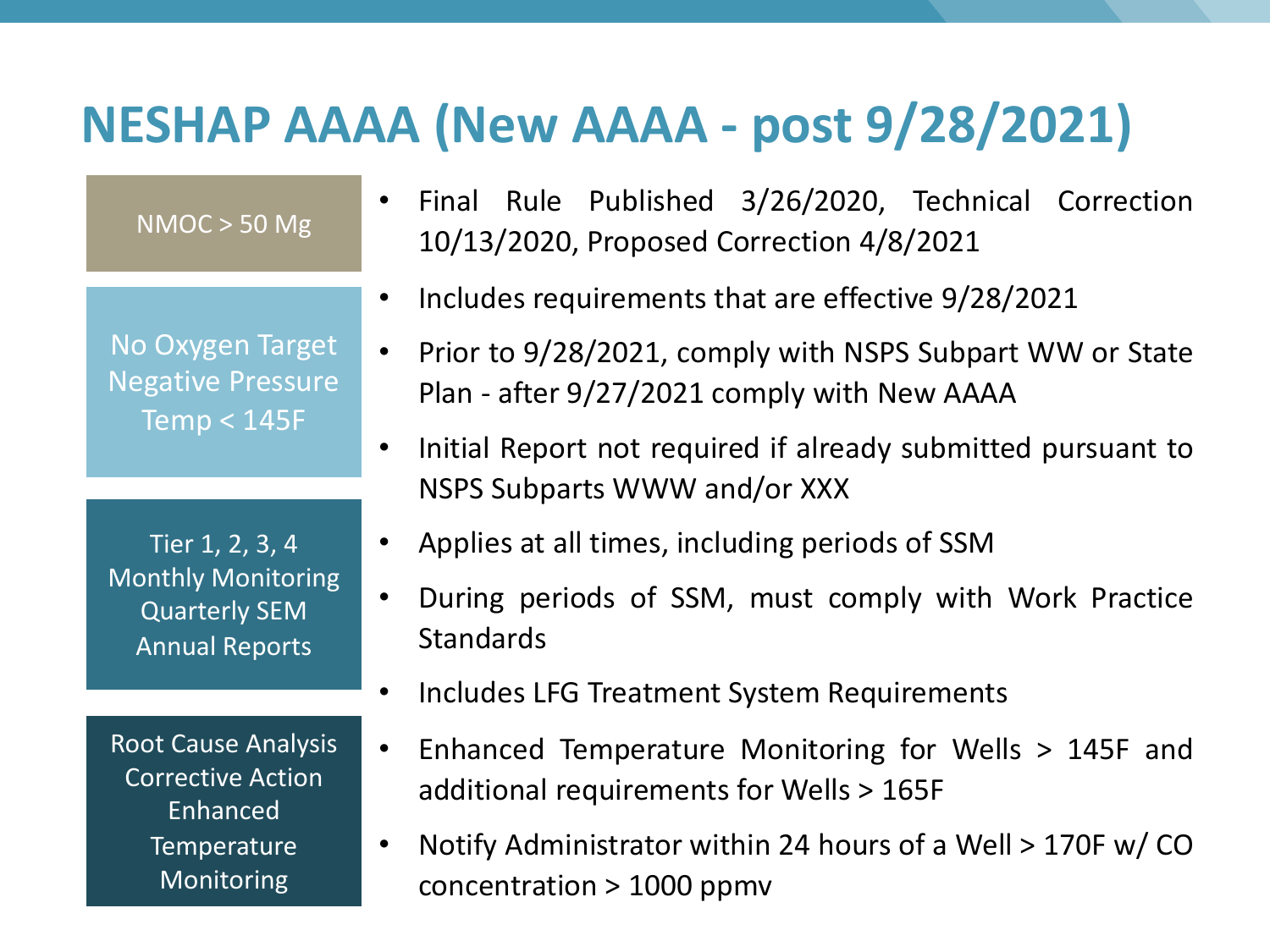#### **NESHAP AAAA (New AAAA - post 9/28/2021)**

| <b>NESHAP AAAA</b>                          | • Contains Revisions to other NSPS Rules                                                                                                                |
|---------------------------------------------|---------------------------------------------------------------------------------------------------------------------------------------------------------|
| <b>EG Cf Revisions</b>                      | • Once a site begins compliance with EG Cf they cannot<br>return to earlier provisions                                                                  |
|                                             | An affected MSW landfill must continue to comply<br>with this subpart until it:                                                                         |
| <b>NSPS Subpart</b><br><b>WWW Revisions</b> | Becomes subject to the more stringent requirements in an<br>approved and effective state or federal plan that implements<br>subpart Cf of this part, or |
|                                             | • Modified or reconstructs after July 17, 2014, and thus<br>becomes subject to subpart XXX of this part.                                                |
| $\blacksquare$                              | Once a site begins compliance with NSPS Subpart XXX                                                                                                     |

NSPS Subpart XXX Revisions

**SPS Subpart XXX** they cannot return to earlier provisions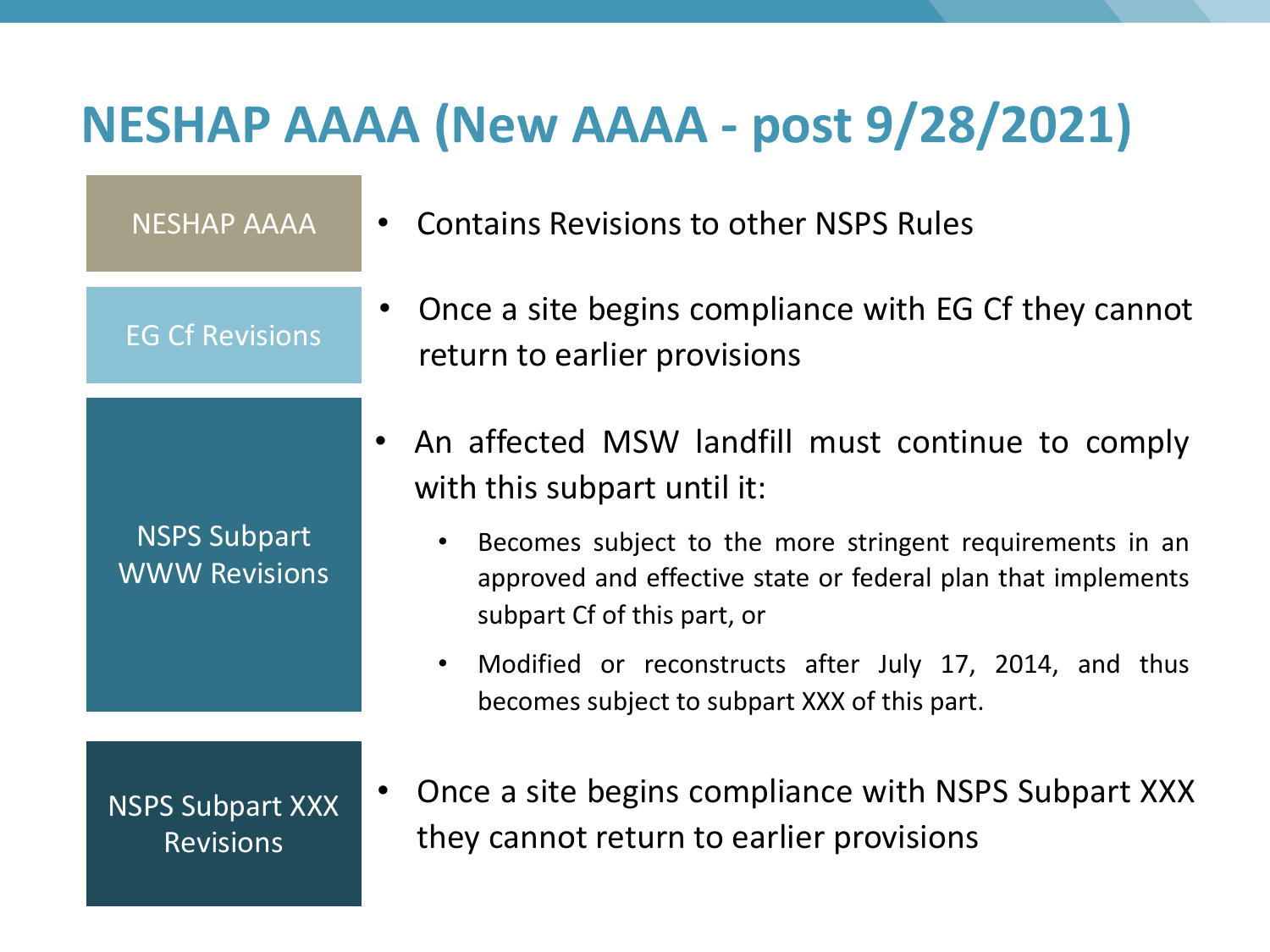### **So, what does that look like for my site?**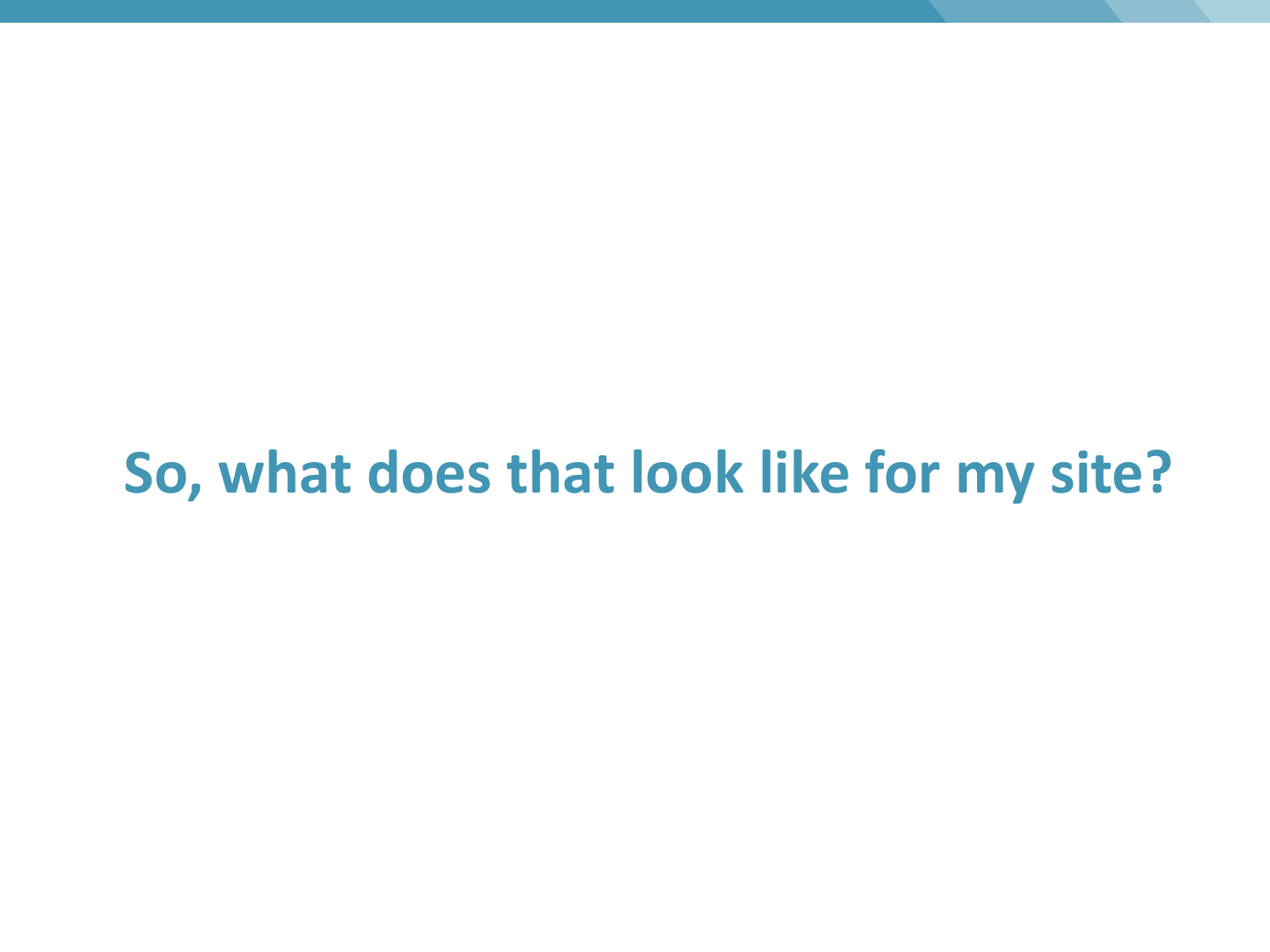#### **My landfill was subject to NSPS Subpart WWW…**

The Federal Plan applies to all existing landfills (not covered by a State Plan) that have accepted waste on or after November 8, 1987 that have **NOT** commenced construction on a modification/expansion or are **NOT** newly constructed **after July 17, 2014**.

- Ø Your site is likely a **Legacy Controlled Landfill**
- Ø Begin compliance with Federal Plan on **6/21/2021**
- $\triangleright$  Continue complying with the NESHAP Subpart AAAA (including the new changes effective 9/28/2021)
- $\triangleright$  Review Title V Permit to make sure correct rules are cited
- $\triangleright$  If the state gets an approved State Plan implementing the EG Cf, then the site must begin following that State Plan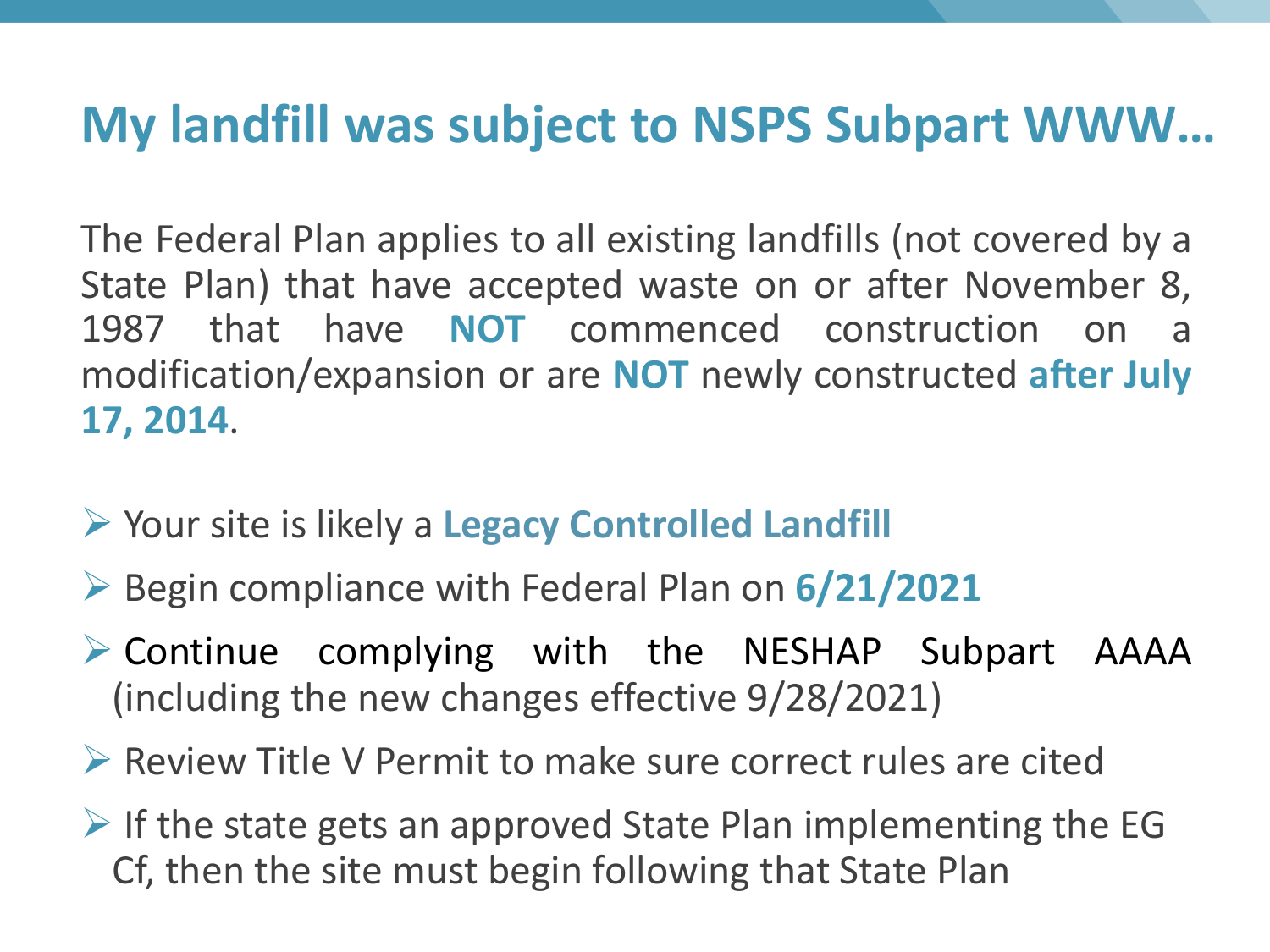#### **My landfill is already NSPS Subpart XXX…**

The Federal Plan does **not** affect:

- § Sites subject to **NSPS Subpart XXX** sites
- $\triangleright$  Continue complying with NSPS Subpart XXX
- $\triangleright$  If the site is over 50 Mg NMOC, it must also follow NESHAP Subpart AAAA (including the new changes effective 9/28/2021)
- $\triangleright$  If the site is over 34 Mg NMOC, but still under 50 Mg, it should continue Tier 2 Sampling until it triggers 50 Mg and then NESHAP AAAA (including the new changes effective 9/28/2021) would apply as well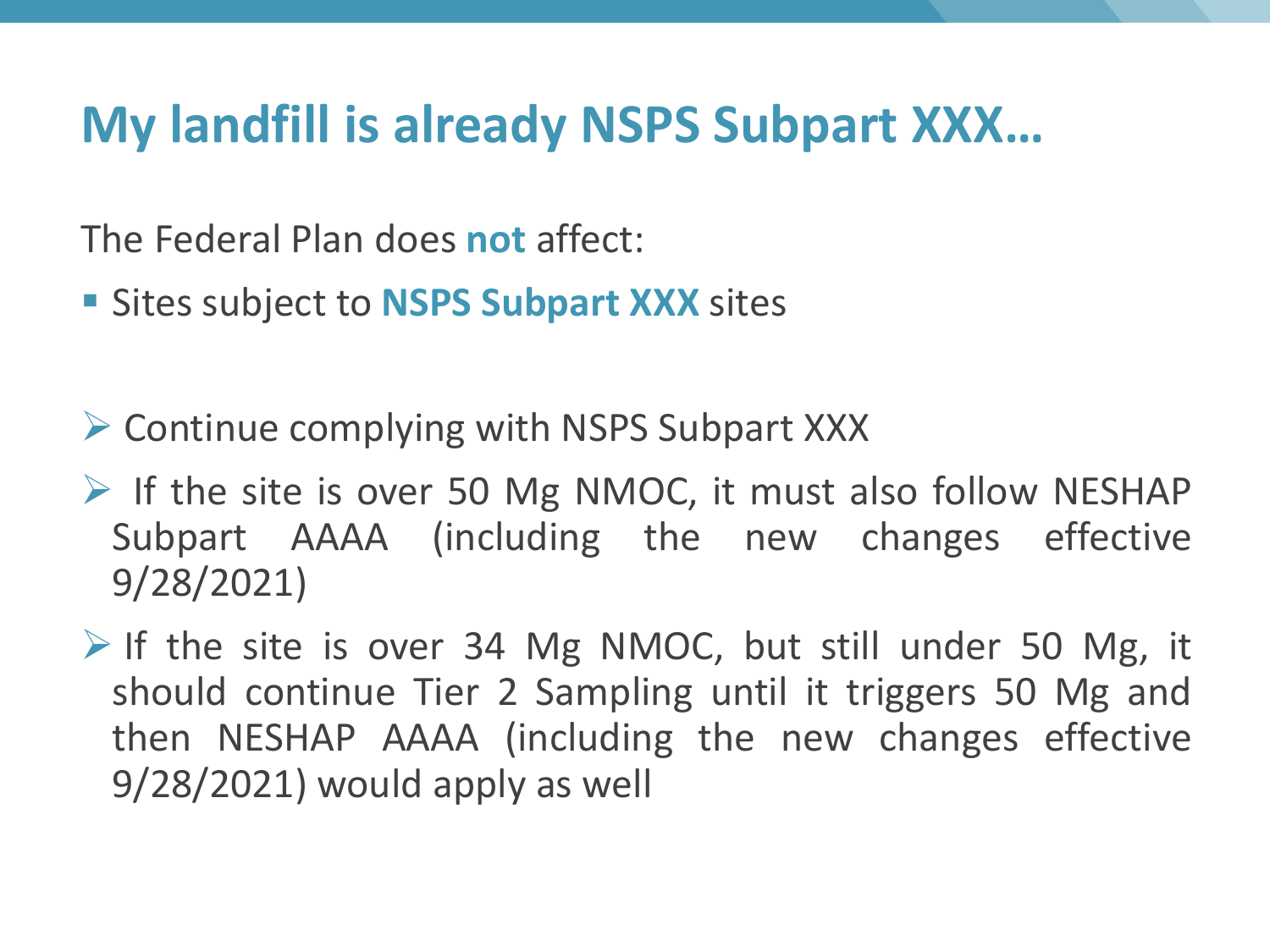#### **My state has an approved State Plan for EG Cf…**

The new Federal Plan does **not** affect:

- Sites in states with **State Plans**
- $\triangleright$  You follow your State Plan for EG Cf.
- $\triangleright$  If your site is over 50 Mg NMOC, it must also follow NESHAP Subpart AAAA (including the new changes effective 9/28/2021)
- $\triangleright$  If the site is over 34 Mg NMOC, but still under 50 Mg, it should continue Tier 2 Sampling until it triggers 50 Mg
- $\triangleright$  Once NMOC is > 50 Mg, then NESHAP AAAA (including the new changes effective 9/28/2021) would apply as well

 $\triangleright$  Review Title V Permit to make sure correct rules are cited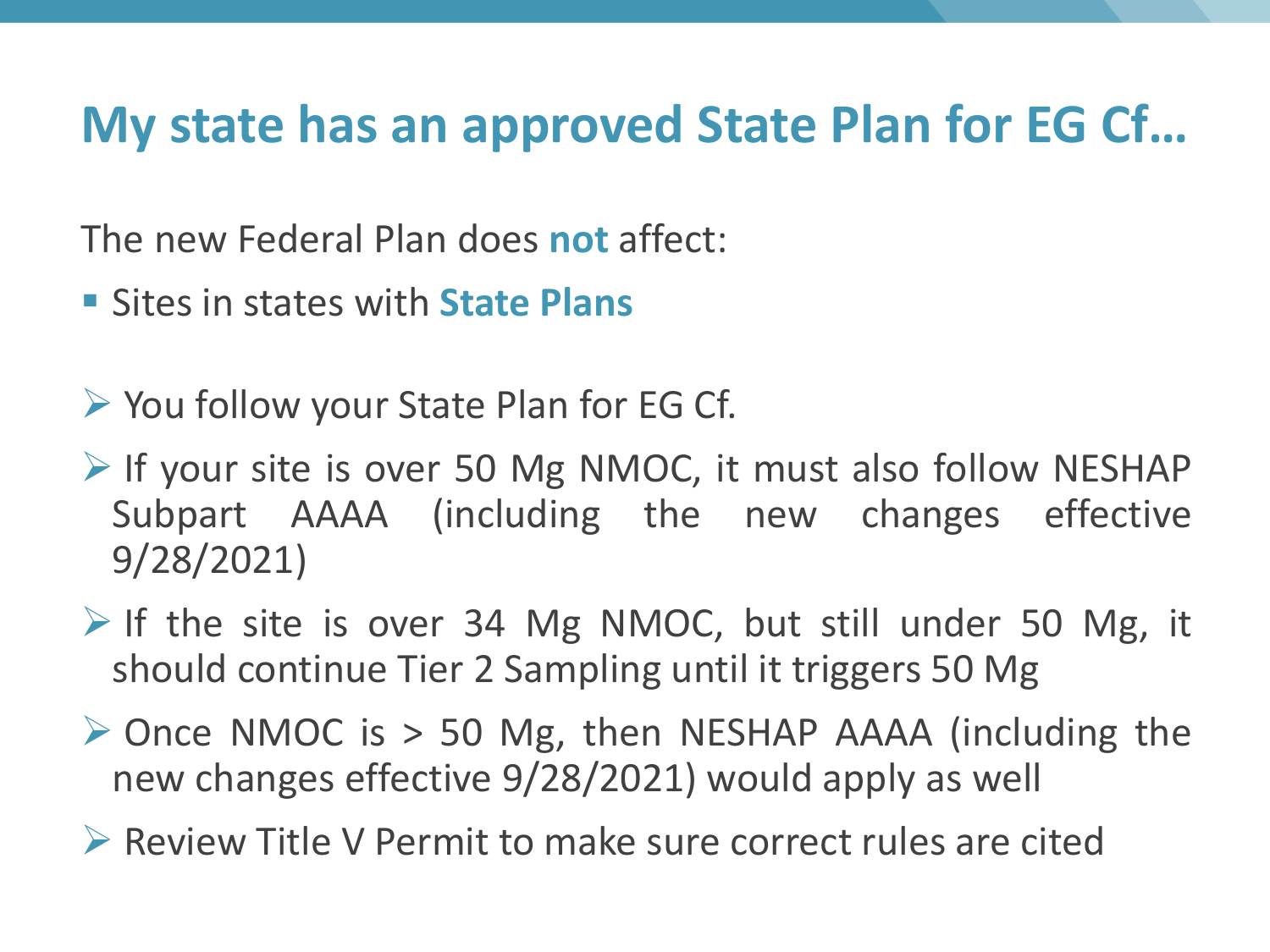#### **My landfill is under 34 Mg NMOC…**

 $\triangleright$ This site will eventually be subject to the Federal Plan

- ØSubmit Initial Design Capacity Report and Initial NMOC Report by 9/29/2021
- ØContinue Tier 2 Sampling and Reporting until NMOC is over 34 Mg at which time the site will begin compliance with the Federal Plan starting with the **Increments of Progress**
- ØOnce NMOC is over 50 Mg, then NESHAP AAAA (including the new changes effective 9/28/2021) also applies
- $\triangleright$ If site commences construction, reconstruction, or modification, then it will be Subject to NSPS Subpart XXX
- $\triangleright$  Review Title V Permit to make sure correct rules are cited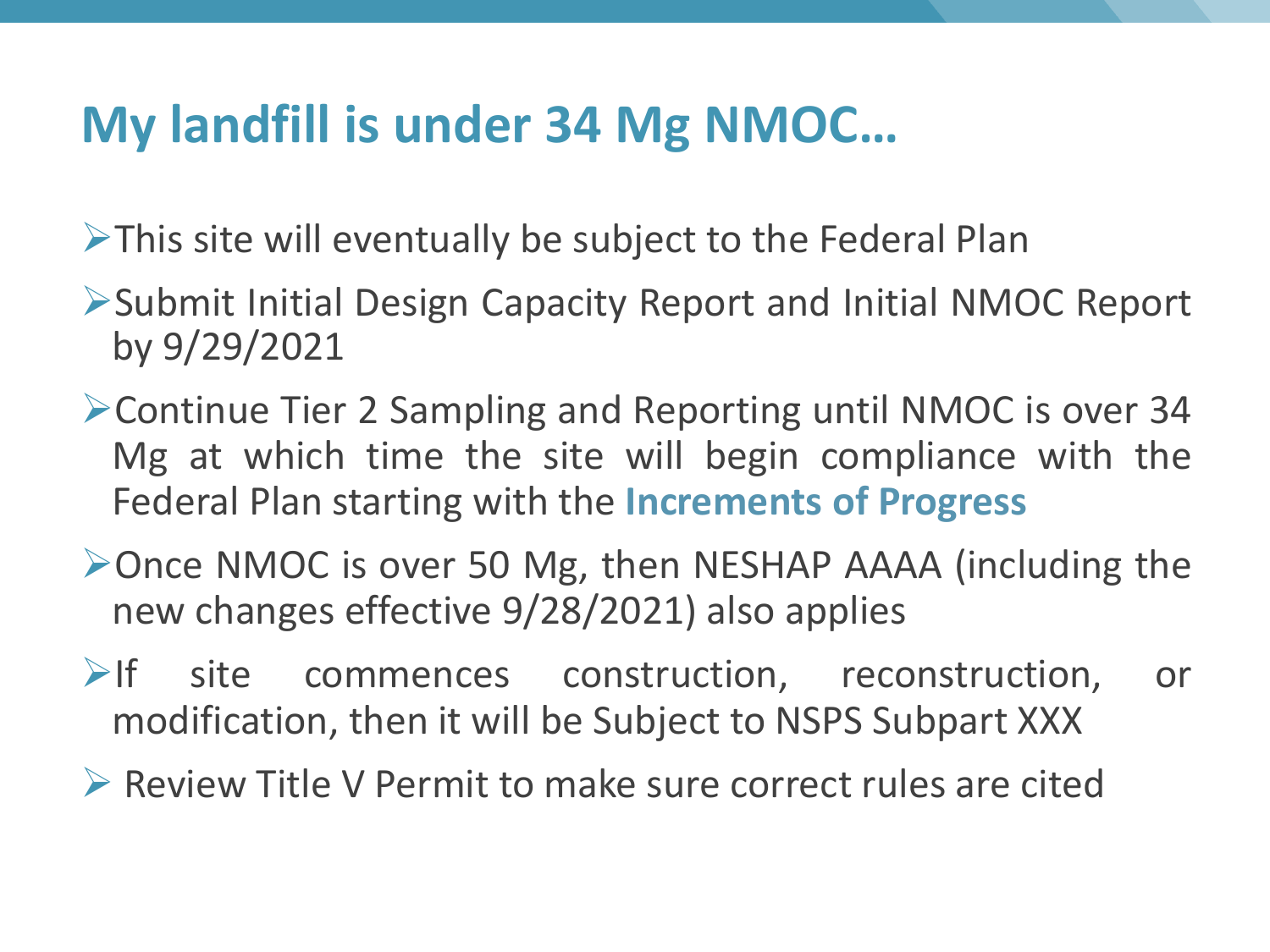#### **My landfill is over 34 Mg NMOC…**

- This site is subject to the Federal Plan on 6/21/2021
- ØSubmit Initial Design Capacity Report and Initial NMOC Report by 9/29/2021
- ØContinue Tier 2 Sampling and Reporting until NMOC is over 50 Mg
- ØOnce NMOC is over 50 Mg, then NESHAP AAAA (including the new changes effective 9/28/2021) also applies
- $\triangleright$  If site commences construction, reconstruction, or modification, then it will be Subject to NSPS Subpart XXX
- Ø Review Title V Permit to make sure correct rules are cited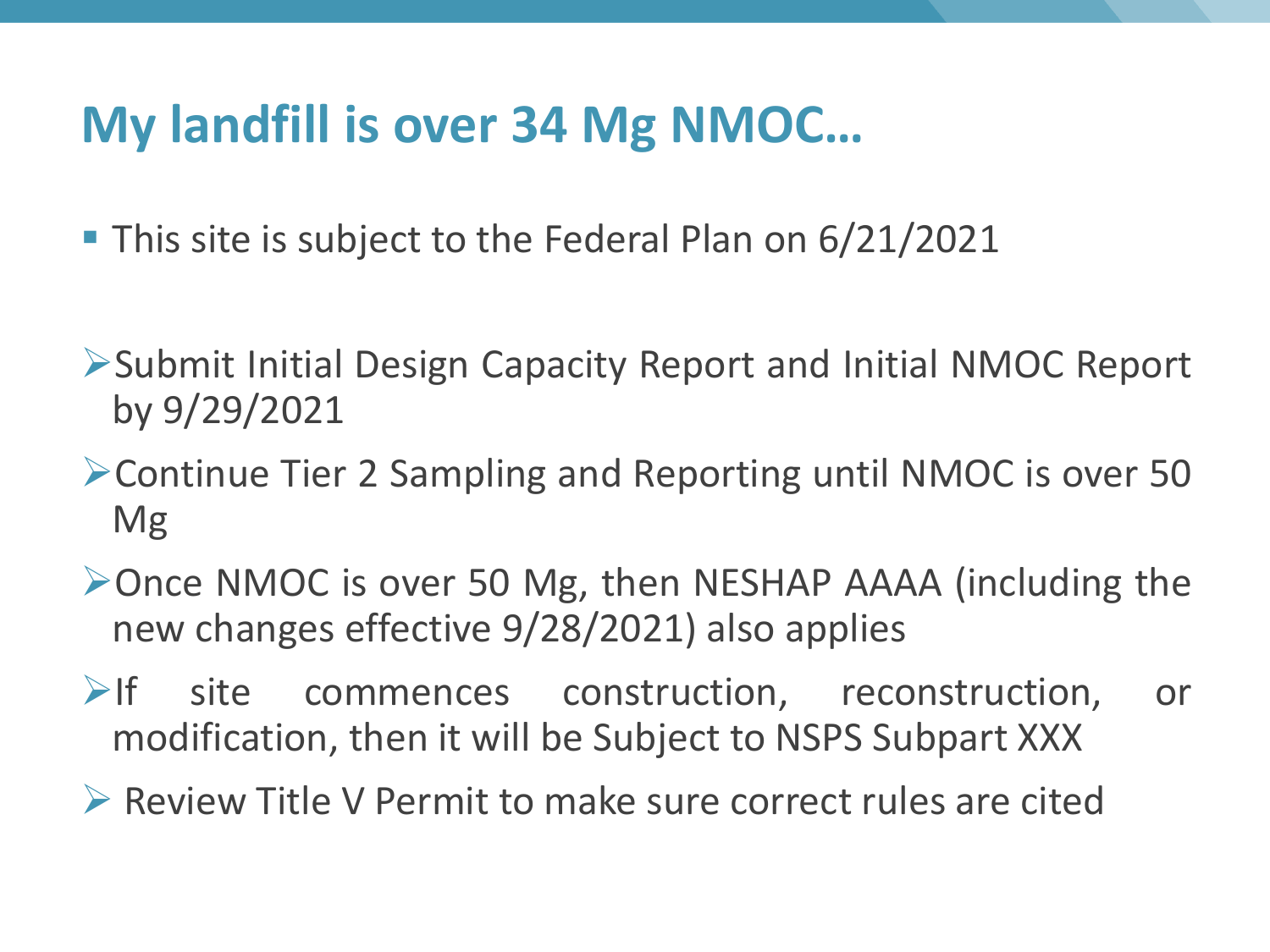#### **My landfill is closed…**

The new Federal Plan does **not** affect:

§ Very **Old Closed Landfills** (before November 8, 1987)

The Federal Plan **does include** a subcategory for **Closed Landfills**

- Must have closed on or before September 17, 2017
- Must have filed required closure report
- Closed Landfill Subcategory NMOC threshold stays at 50 Mg
- $\triangleright$  Follow Closed Landfill subcategory requirements in Federal Plan
- Ø Review Title V Permit to make sure correct rules are cited